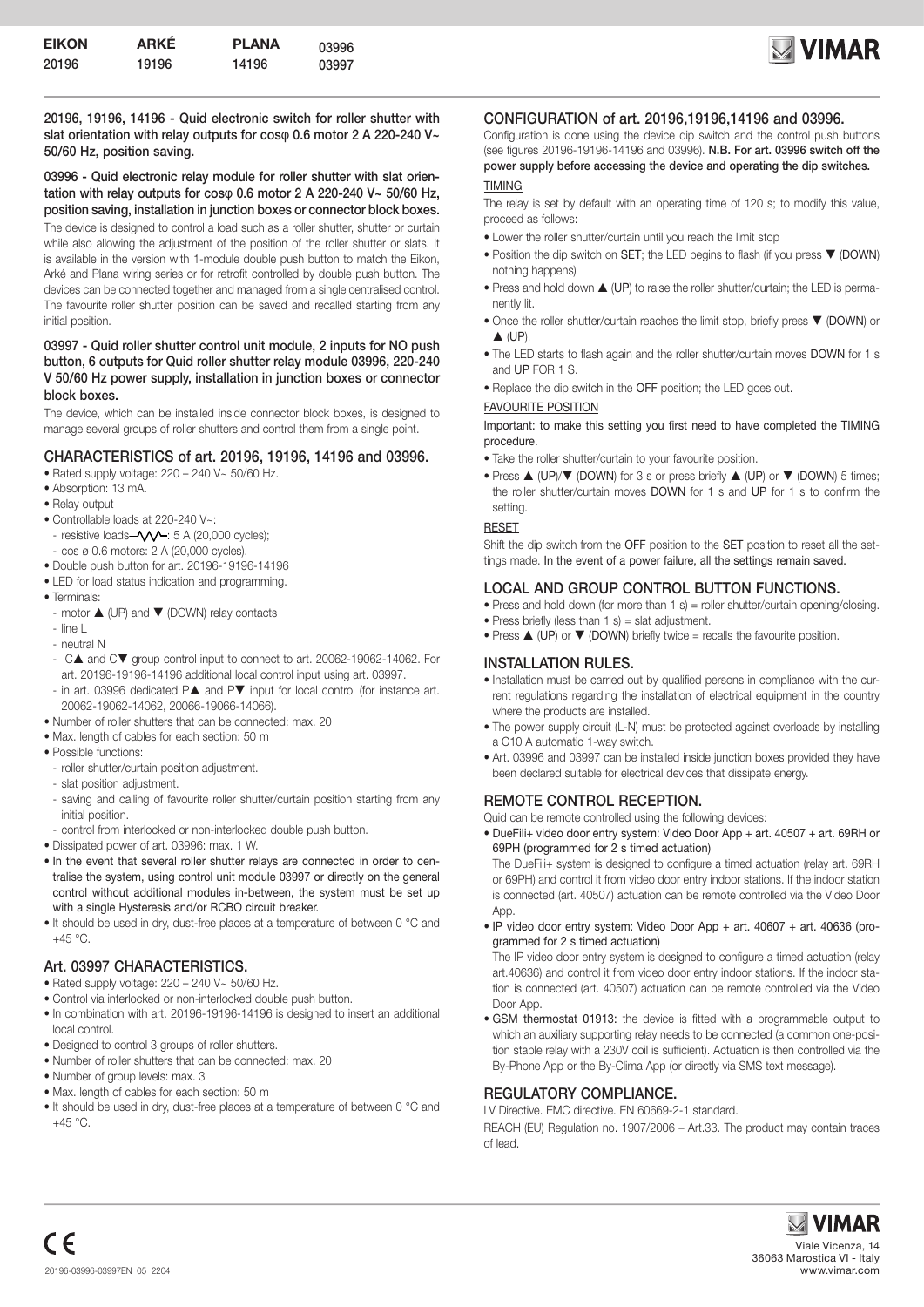WEEE - User information<br>The crossed bin symbol on the appliance or on its packaging indicates that the product at the end of its life must be collected separately from other waste. The user must therefore hand the equipmen





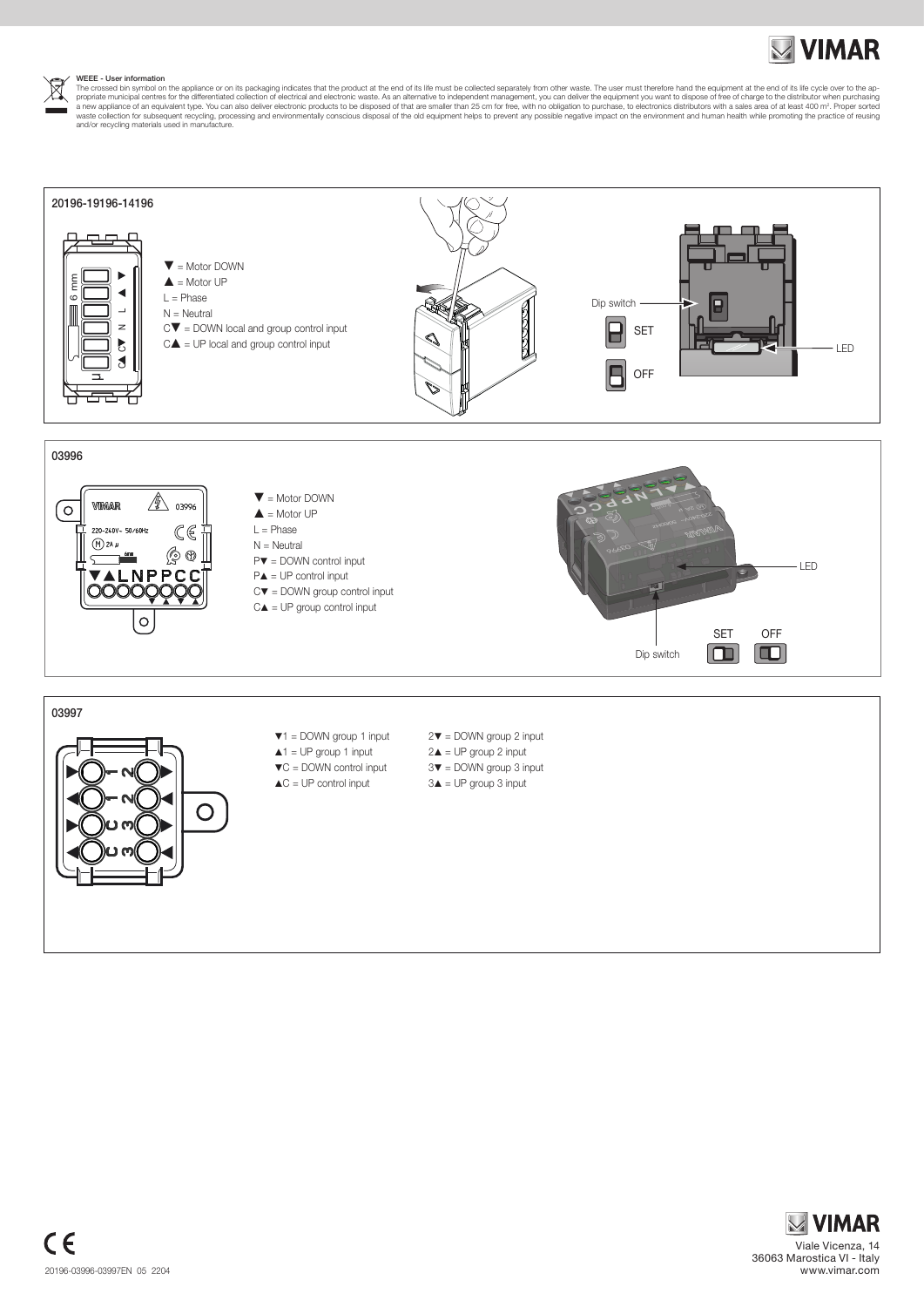



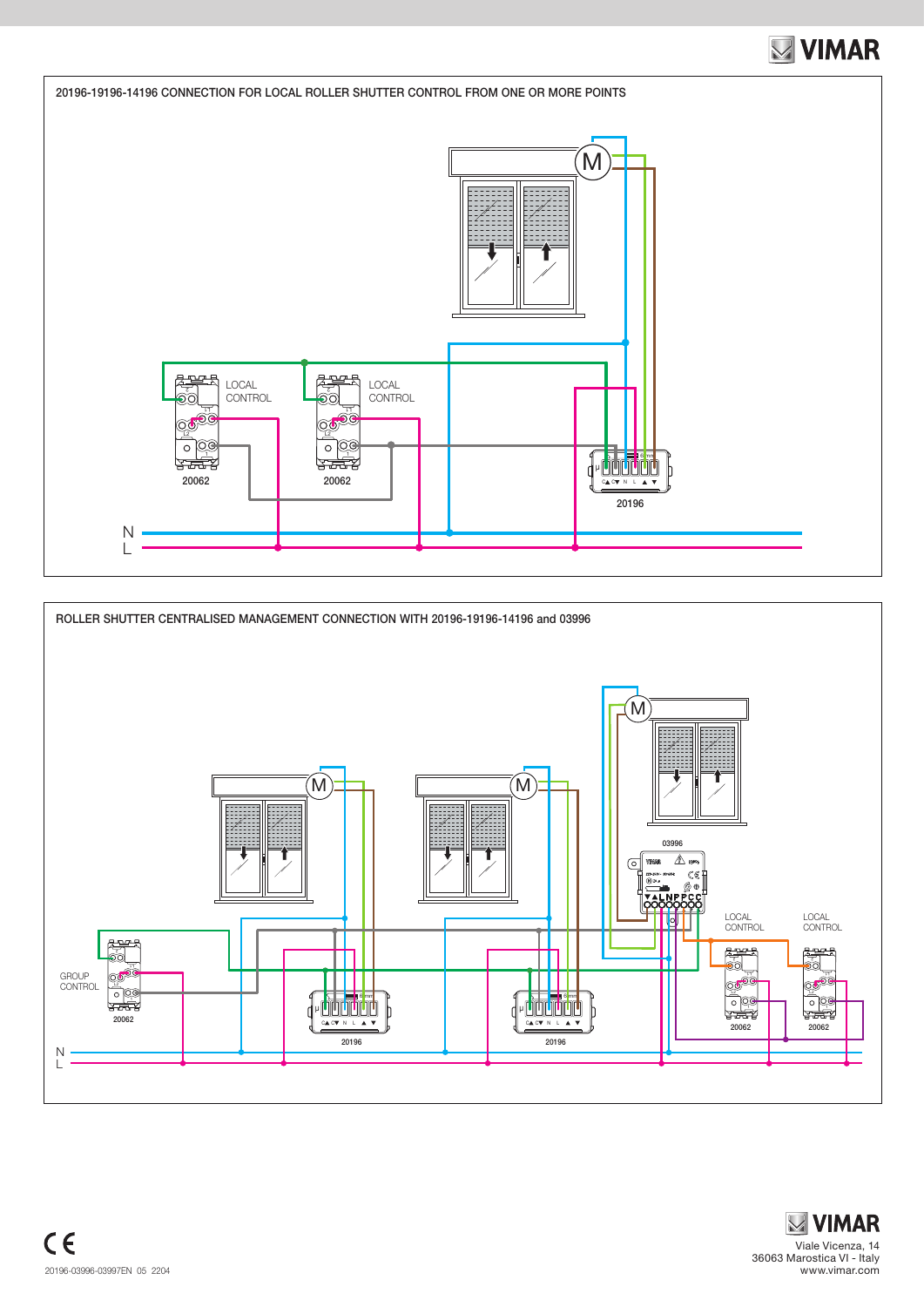

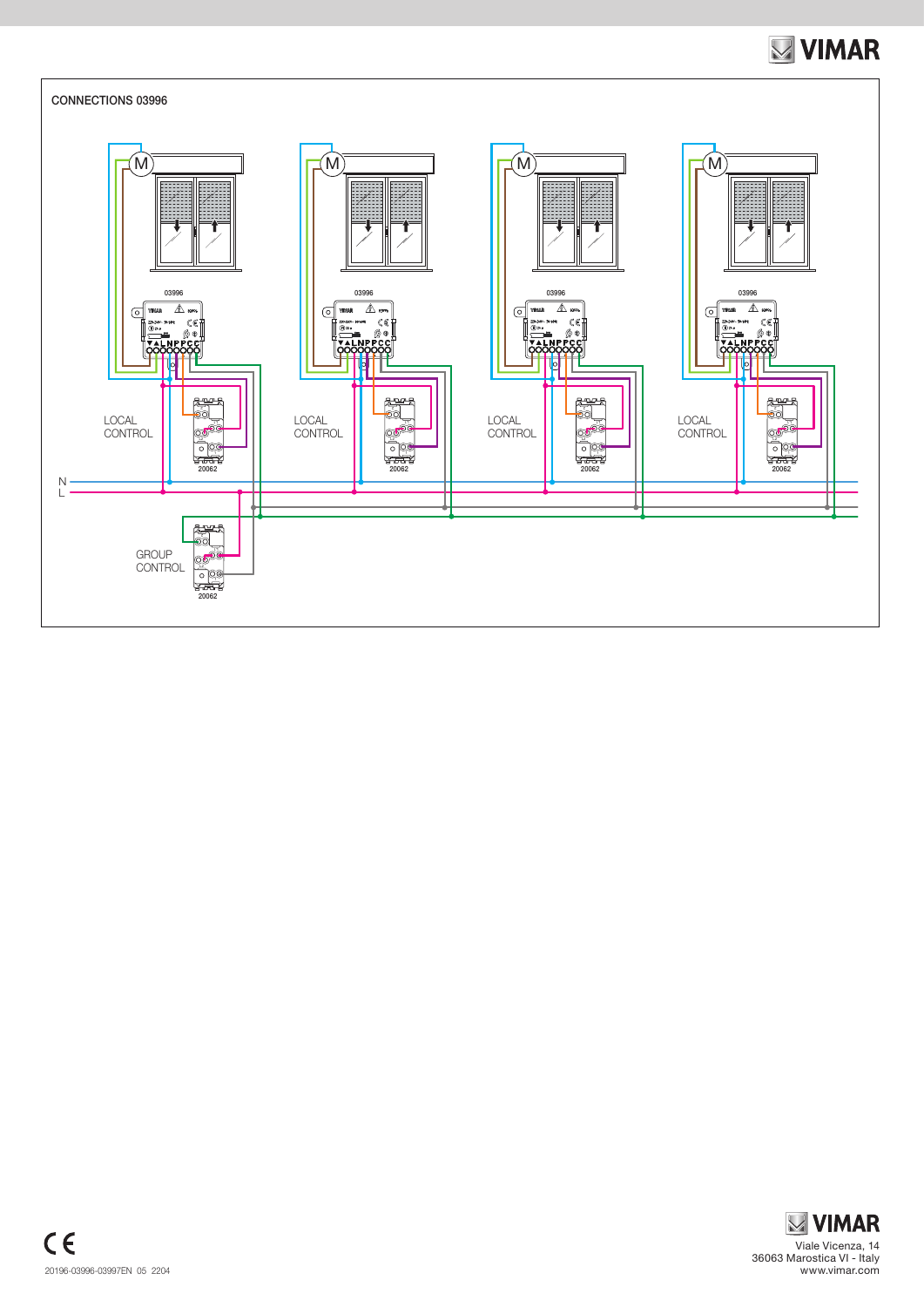

**MIMAR** Viale Vicenza, 14 36063 Marostica VI - Italy